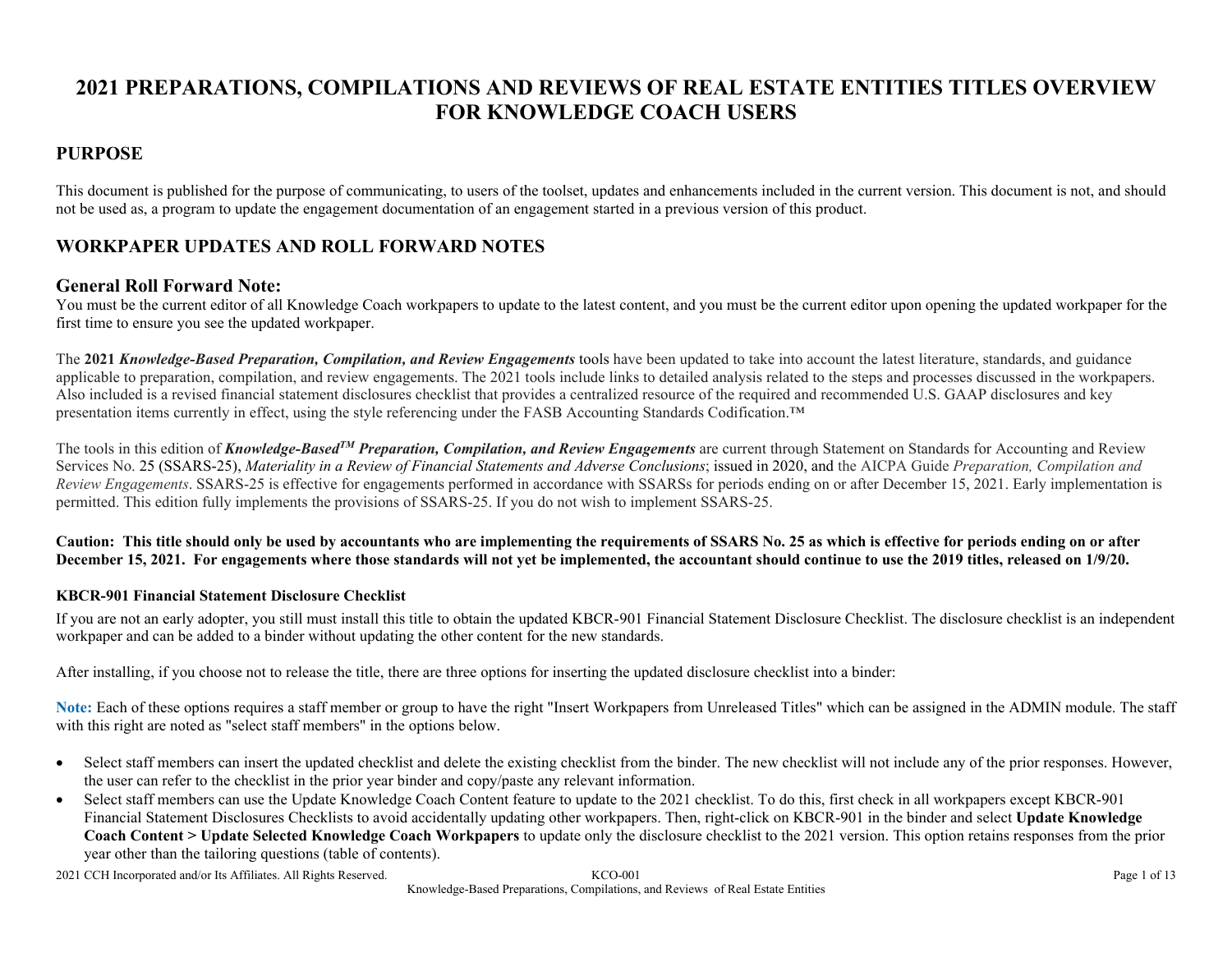**Note:** If other forms are accidently updated, the changes cannot be undone.

 Select staff members can create a binder template with just the updated disclosure checklist. Then, other staff members can copy and paste the disclosure checklist from the template into the client engagement binders. The new checklist will not include any of the prior responses. However, the user can refer to the checklist in the prior year binder and copy/paste any relevant information.

## **Preparation Programs (PRPs):**

Modified where applicable with new practice points, practice alerts, and updated references.

| Type of<br>Change                                   | Description of Change                                                                                                       | Location | Based on<br>Standard Y/N | Standard<br>Reference | Roll Forward and Update Content Considerations                             |
|-----------------------------------------------------|-----------------------------------------------------------------------------------------------------------------------------|----------|--------------------------|-----------------------|----------------------------------------------------------------------------|
| <b>PRP-100 Engagement-Level Tailoring Questions</b> |                                                                                                                             |          |                          |                       |                                                                            |
| Removed                                             | Removed TQ "Are the financial statements to be<br>presented in a prescribed form?" and flow to PRP-101.                     | TQ Table |                          |                       |                                                                            |
|                                                     | <b>PRP-101 Overall Preparation Program</b>                                                                                  |          |                          |                       |                                                                            |
| Removed                                             | Prescribed Forms step deleted along with TQ from PRP-<br>100.                                                               | Step 21  | Y                        | SSARS-25              |                                                                            |
|                                                     | This was step 21 under "Preliminary Engagement<br>Activities"                                                               |          |                          |                       |                                                                            |
|                                                     | PRP-201 Pre-Preparation Program: Procedures Performed Prior to a Preparation Engagement                                     |          |                          |                       |                                                                            |
| Modify                                              | Modified step, 9(d) under Interest-Bearing Liabilities as<br>follows:                                                       |          |                          |                       | Step will retain on roll forward if user selects to keep all<br>responses. |
|                                                     | Whether leases have been evaluated and properly<br>classified.                                                              |          |                          |                       |                                                                            |
| Modify                                              | Modified step, 11(b) under Operating Accounts as<br>follows:                                                                |          |                          |                       | Step will retain on roll forward if user selects to keep all<br>responses. |
|                                                     | Whether operating lease amounts are being recognized in<br>accordance with the applicable financial reporting<br>framework. |          |                          |                       |                                                                            |

#### **Compilation Programs (CMPs):**

Modified where applicable with new practice points, practice alerts, and updated references.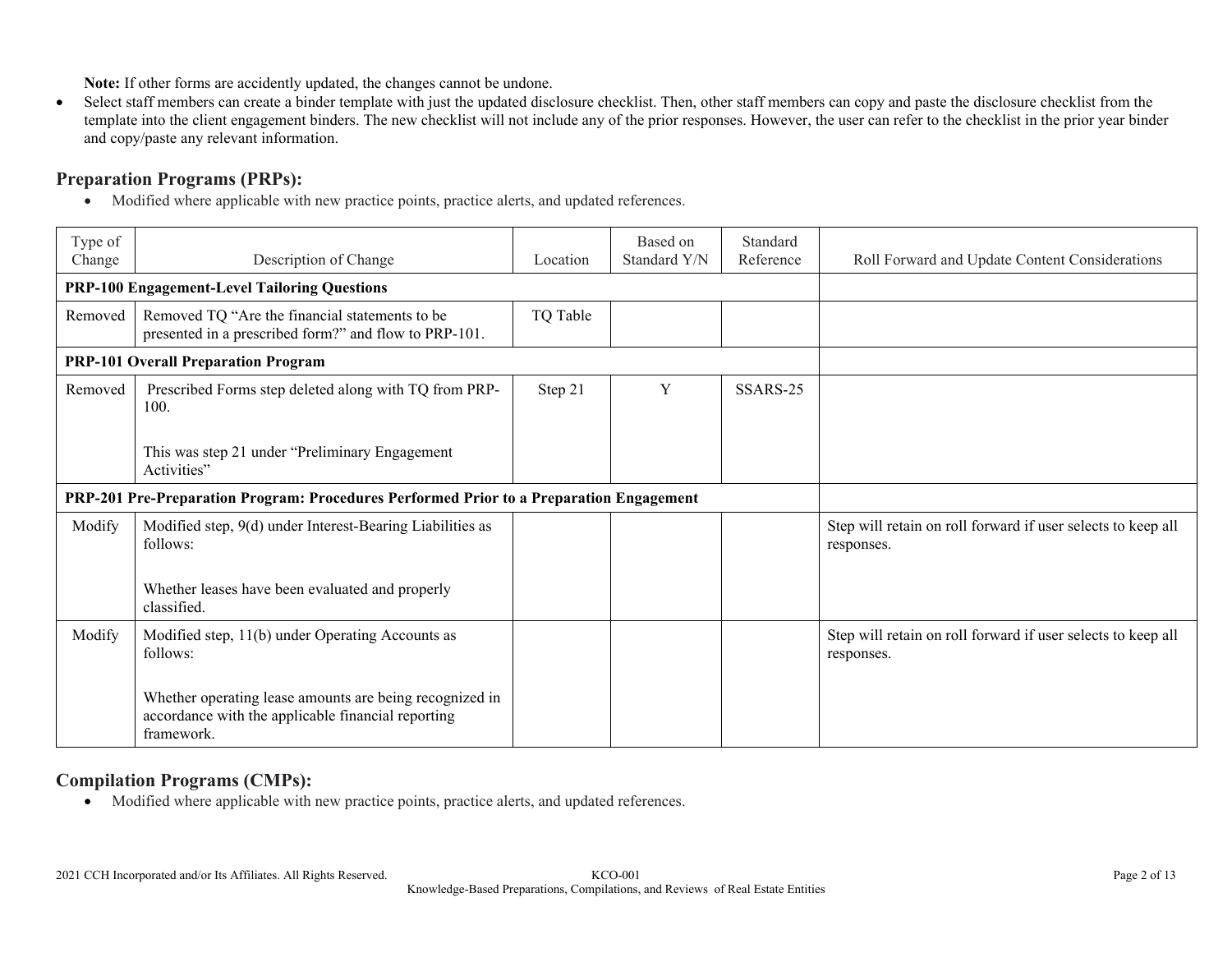| Type of<br>Change | Description of Change                                                                                                                                                                                                                                                                                                                                              | Location | Based on<br>Standard Y/N | Standard<br>Reference | Roll Forward and Update Content Considerations                             |
|-------------------|--------------------------------------------------------------------------------------------------------------------------------------------------------------------------------------------------------------------------------------------------------------------------------------------------------------------------------------------------------------------|----------|--------------------------|-----------------------|----------------------------------------------------------------------------|
|                   | <b>CMP-100 Engagement-Level Tailoring Questions</b>                                                                                                                                                                                                                                                                                                                |          |                          |                       |                                                                            |
| Removed           | Removed TQ "Are the financial statements to be<br>presented in a prescribed form?" and flow to CMP-101.                                                                                                                                                                                                                                                            | TQ Table |                          |                       |                                                                            |
|                   | <b>CMP-101 Overall Compilation Program</b>                                                                                                                                                                                                                                                                                                                         |          |                          |                       |                                                                            |
| Modified          | Modified step 10 under "Preliminary Engagement<br>Activities" as follows:                                                                                                                                                                                                                                                                                          | Step 10  | $\mathbf Y$              | SSARS-25              | Step will retain on roll forward if user selects to keep all<br>responses. |
|                   | Establish and document, in the form of an<br>1.<br>engagement letter signed by both the accountant and<br>either management or those charged with<br>governance, as appropriate, the accountant's<br>understanding with management and, if applicable,<br>those charged with governance regarding the<br>services to be performed on the engagement,<br>including: |          |                          |                       |                                                                            |
|                   | a. A description of the objectives of the<br>engagement;<br>b. Management's responsibilities:                                                                                                                                                                                                                                                                      |          |                          |                       |                                                                            |
|                   | For the selection of the financial reporting<br>i.<br>framework to be applied in the preparation<br>of the financial statements;                                                                                                                                                                                                                                   |          |                          |                       |                                                                            |
|                   | ii.<br>For the design, implementation, and<br>maintenance of internal control relevant to<br>the preparation and fair presentation of the<br>financial statements that are free from<br>misstatements due to error or fraud;                                                                                                                                       |          |                          |                       |                                                                            |
|                   | <b>Note:</b> An acknowledgement of responsibility for<br>internal control relevant to reliable financial<br>reporting is not included when the accountant<br>decides to accept responsibility for such internal<br>control.                                                                                                                                        |          |                          |                       |                                                                            |
|                   | For preventing and detecting fraud;<br>i.<br>ii.<br>For compliance with applicable laws<br>and regulations;                                                                                                                                                                                                                                                        |          |                          |                       |                                                                            |
|                   | iii.<br>For the accuracy and completeness of the<br>records, documents, explanations, and                                                                                                                                                                                                                                                                          |          |                          |                       |                                                                            |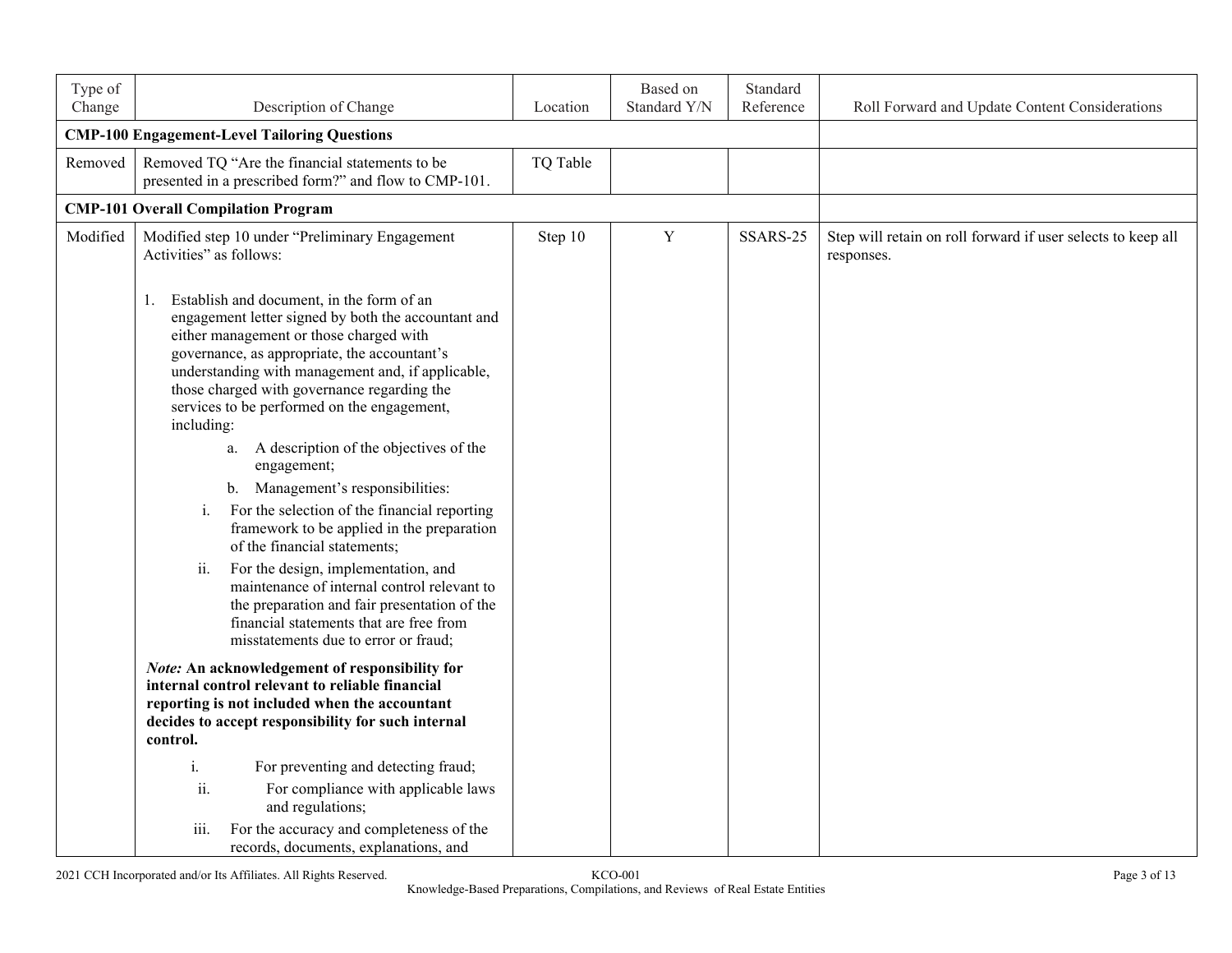| Type of<br>Change | Description of Change                                                                                                                                                                                                                                                                                                                                            |          | Based on<br>Standard Y/N | Standard<br>Reference |                                                                            |
|-------------------|------------------------------------------------------------------------------------------------------------------------------------------------------------------------------------------------------------------------------------------------------------------------------------------------------------------------------------------------------------------|----------|--------------------------|-----------------------|----------------------------------------------------------------------------|
|                   |                                                                                                                                                                                                                                                                                                                                                                  | Location |                          |                       | Roll Forward and Update Content Considerations                             |
|                   | other information provided by management<br>for the preparation of the financial<br>statements;                                                                                                                                                                                                                                                                  |          |                          |                       |                                                                            |
|                   | iii.<br>For the preparation and fair presentation of<br>financial statements in accordance with the<br>applicable financial reporting framework,<br>including all appropriate informative<br>disclosures; and                                                                                                                                                    |          |                          |                       |                                                                            |
|                   | To include the accountant's compilation<br>iv.<br>report in any document containing financial<br>statements that indicate that a compilation<br>has been performed by the accountant;                                                                                                                                                                            |          |                          |                       |                                                                            |
|                   | The accountant's responsibilities;<br>c.<br>The limitations of a compilation<br>d.<br>engagement;                                                                                                                                                                                                                                                                |          |                          |                       |                                                                            |
|                   | Identification of the financial reporting<br>e.<br>framework to be applied to the<br>preparation of the financial statements;<br>and                                                                                                                                                                                                                             |          |                          |                       |                                                                            |
|                   | The expected form and content of the<br>f.<br>accountant's compilation report<br>indicating that circumstances may arise<br>in which it is necessary for us to<br>modify our report or withdraw from the<br>engagement.                                                                                                                                          |          |                          |                       |                                                                            |
| Modified          | Modified step 11 under "Preliminary Engagement<br>Activities" as follows:                                                                                                                                                                                                                                                                                        | Step 11  | $\mathbf Y$              | SSARS-25              | Step will retain on roll forward if user selects to keep all<br>responses. |
|                   | If the engagement letter is between the<br>1.<br>accountant and exclusively those charged with<br>governance, obtain a letter from management<br>indicating that it acknowledges and understands<br>its responsibilities:<br>For the selection of the financial<br>a.<br>reporting framework to be applied in<br>the preparation of the financial<br>statements; |          |                          |                       |                                                                            |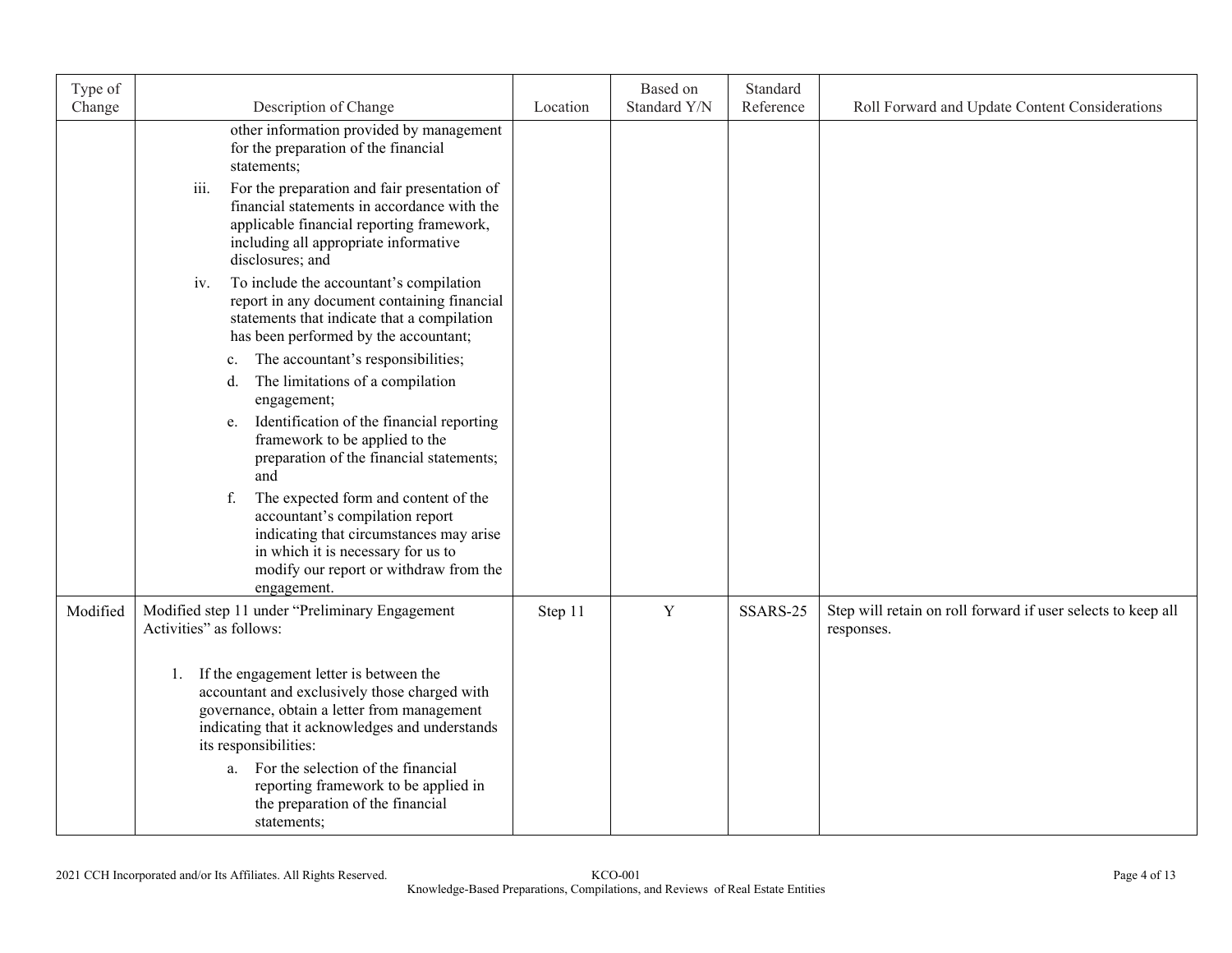| Type of<br>Change | Description of Change                                                                                                                                                                                                                                                                                                    | Location | Based on<br>Standard Y/N | Standard<br>Reference | Roll Forward and Update Content Considerations                             |
|-------------------|--------------------------------------------------------------------------------------------------------------------------------------------------------------------------------------------------------------------------------------------------------------------------------------------------------------------------|----------|--------------------------|-----------------------|----------------------------------------------------------------------------|
|                   | For the preparation and fair<br>$\mathbf{b}$ .<br>presentation of financial statements in<br>accordance with the applicable<br>financial reporting framework,<br>including all appropriate informative<br>disclosures;                                                                                                   |          |                          |                       |                                                                            |
|                   | For the design, implementation, and<br>c.<br>maintenance of internal control relevant<br>to the preparation and fair presentation<br>of the financial statements that are free<br>from misstatements due to error or<br>fraud, unless the accountant has<br>decided to take responsibility for such<br>internal control; |          |                          |                       |                                                                            |
|                   | For preventing and detecting fraud;<br>d.<br>For compliance with applicable laws<br>e.                                                                                                                                                                                                                                   |          |                          |                       |                                                                            |
|                   | and regulations;<br>For the accuracy and completeness of<br>g.<br>the records, documents, explanations,<br>and other information provided by<br>management for the preparation of the<br>financial statements; and                                                                                                       |          |                          |                       |                                                                            |
|                   | h. To provide:                                                                                                                                                                                                                                                                                                           |          |                          |                       |                                                                            |
|                   | Access to all information of which you are<br>i.<br>aware is relevant to the preparation and<br>presentation of the financial statements,<br>such as records, documentation, and other<br>matters;                                                                                                                       |          |                          |                       |                                                                            |
|                   | Additional information that we may request<br>ii.<br>from you for the purpose of the compilation<br>engagement; and                                                                                                                                                                                                      |          |                          |                       |                                                                            |
|                   | iii. Unrestricted access to persons within the<br>entity of whom we determine it necessary to<br>make inquiries.                                                                                                                                                                                                         |          |                          |                       |                                                                            |
| Modified          | Modified step 12 under "Preliminary Engagement<br>Activities" as follows:                                                                                                                                                                                                                                                | Step 12  | $\mathbf Y$              | SSARS-25              | Step will retain on roll forward if user selects to keep all<br>responses. |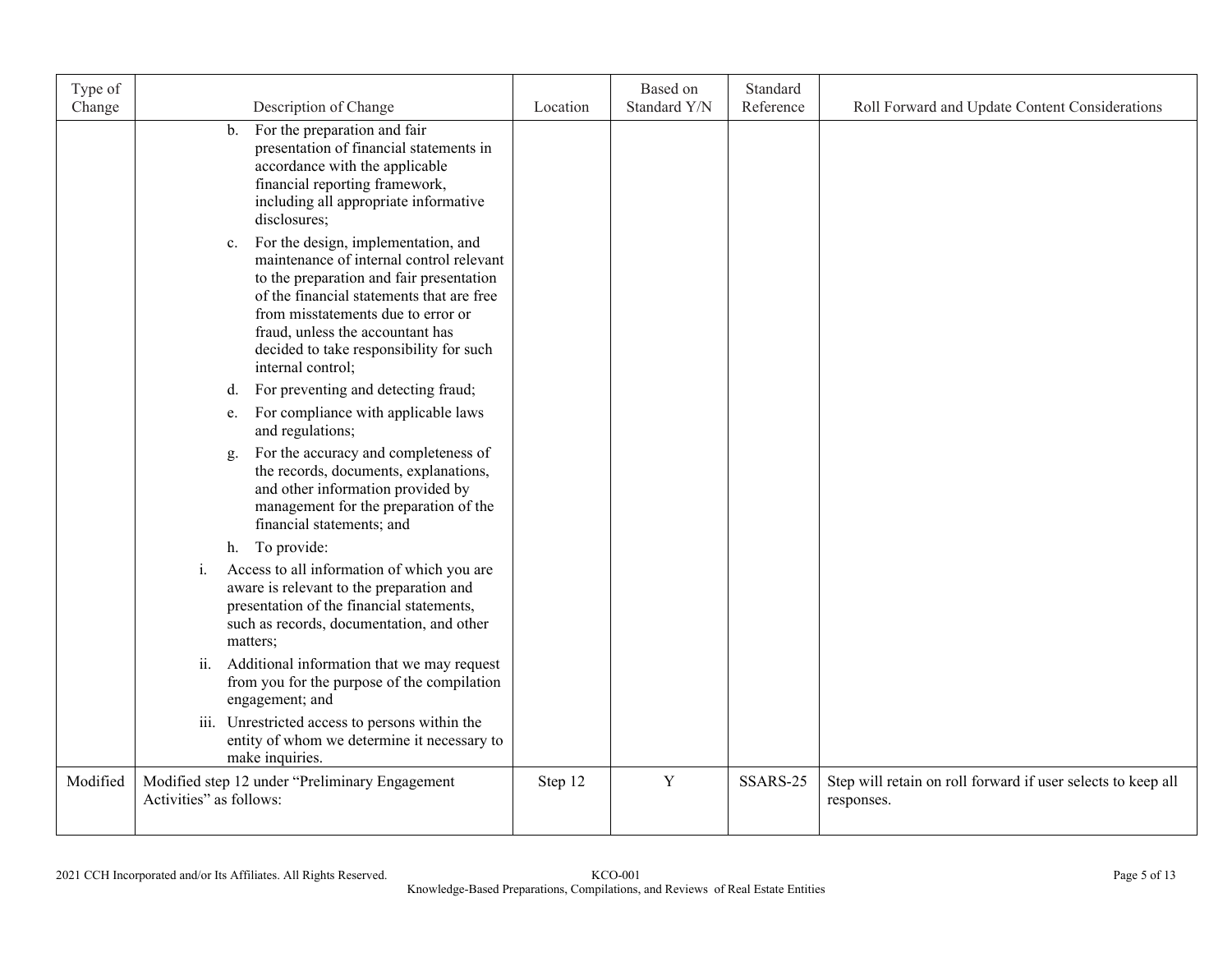| Type of<br>Change | Description of Change                                                                                                                                                                                                                                                                                                                                                                                                     | Location         | Based on<br>Standard Y/N | Standard<br>Reference | Roll Forward and Update Content Considerations                             |
|-------------------|---------------------------------------------------------------------------------------------------------------------------------------------------------------------------------------------------------------------------------------------------------------------------------------------------------------------------------------------------------------------------------------------------------------------------|------------------|--------------------------|-----------------------|----------------------------------------------------------------------------|
|                   | If we do not intend to use one of the illustrative<br>$\mathbf{1}$ .<br>example engagements letters provided, include<br>in the understanding with the client an<br>indication that we will issue an accountant's<br>compilation report in accordance with<br>Statements on Standards for Accounting and<br>Review Services (SSARS) issued by the<br>American Institute of Certified Public<br>Accountants (AICPA). Also: |                  |                          |                       |                                                                            |
|                   | a. The understanding should indicate the<br>expected form and content of the<br>accountant's compilation report.                                                                                                                                                                                                                                                                                                          |                  |                          |                       |                                                                            |
|                   | The understanding should indicate that<br>b.<br>circumstances may arise in which it is<br>necessary for us to modify our report or<br>withdraw from the engagement.                                                                                                                                                                                                                                                       |                  |                          |                       |                                                                            |
| Modified          | Modified step 13 under "Preliminary Engagement<br>Activities" as follows:                                                                                                                                                                                                                                                                                                                                                 | Substep<br>13(3) | $\mathbf Y$              | SSARS-25              | Step will retain on roll forward if user selects to keep all<br>responses. |
|                   | (1) Designing, implementing, and maintaining<br>internal control relevant to the preparation<br>and fair presentation of financial statements<br>that are free form misstatements due to<br>error or fraud.                                                                                                                                                                                                               |                  |                          |                       |                                                                            |
|                   | Note: If this engagement is for the compilation<br>of a specified element, account, or item of a<br>financial statement or of pro forma financial<br>information, there should be no reference to<br>financial statements:                                                                                                                                                                                                |                  |                          |                       |                                                                            |
|                   | "Designing, implementing, and maintaining<br>internal control relevant to the preparation and<br>fair presentation of the financial information."                                                                                                                                                                                                                                                                         |                  |                          |                       |                                                                            |
| Removed           | Prescribed Forms step deleted along with TQ from CMP-<br>100.                                                                                                                                                                                                                                                                                                                                                             | Step 19          | Y                        | SSARS-25              |                                                                            |
|                   | This was step 23 under "Preliminary Engagement<br>Activities"                                                                                                                                                                                                                                                                                                                                                             |                  |                          |                       |                                                                            |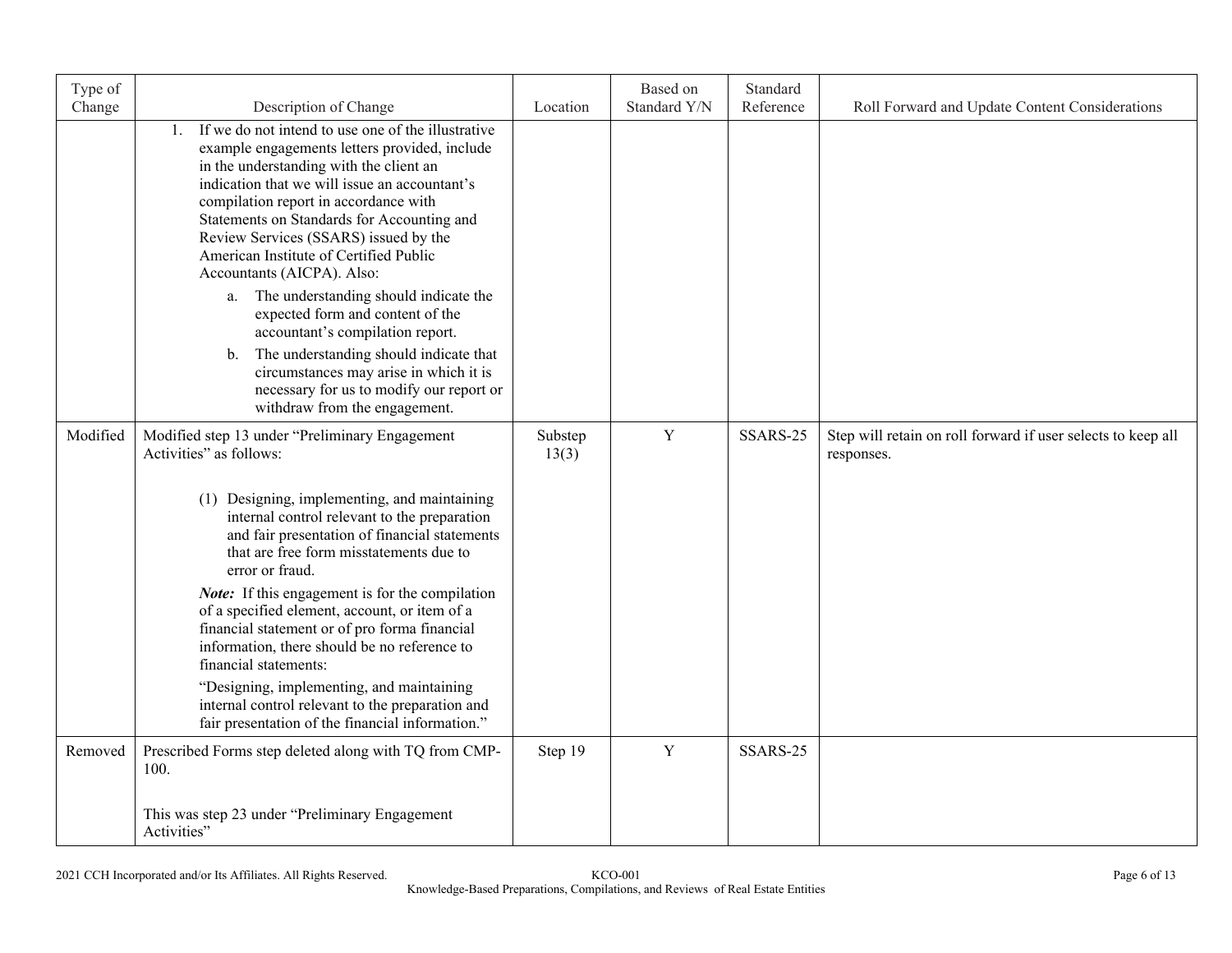| Type of<br>Change | Description of Change                                                                                                                                                                                                                             | Location | Based on<br>Standard Y/N | Standard<br>Reference | Roll Forward and Update Content Considerations                             |
|-------------------|---------------------------------------------------------------------------------------------------------------------------------------------------------------------------------------------------------------------------------------------------|----------|--------------------------|-----------------------|----------------------------------------------------------------------------|
| Modified          | Modified step 5 under "Performing Compilation<br>Procedures" as follows:                                                                                                                                                                          | Step 5   | Y                        | SSARS-25              | Step will reset on roll forward due to content changes.                    |
|                   | Consider materiality for the purpose of identifying an<br>obvious material misstatement or a departure from the<br>applicable financial reporting framework (including<br>inadequate disclosure) that is material to the financial<br>statements. |          |                          |                       |                                                                            |
|                   | CMP-201 Pre-Compilation Program: Procedures Performed Prior to a Compilation Engagement                                                                                                                                                           |          |                          |                       |                                                                            |
| Modify            | Modified step, 9(d) under Interest-Bearing Liabilities as<br>follows:                                                                                                                                                                             |          |                          |                       | Step will retain on roll forward if user selects to keep all<br>responses. |
|                   | Whether leases have been evaluated and classified<br>appropriately.                                                                                                                                                                               |          |                          |                       |                                                                            |
| Modify            | Modified step, 11(c) under Operating Accounts as<br>follows:                                                                                                                                                                                      |          |                          |                       | Step will retain on roll forward if user selects to keep all<br>responses. |
|                   | Whether operating lease amounts are being recognized in<br>accordance with the applicable financial reporting<br>framework.                                                                                                                       |          |                          |                       |                                                                            |

# **Review Programs (REVs)**

Modified where applicable with new practice points, practice alerts, and updated references.

|        | Description of Change                                                                                                                                                                                                                                                                                                                                                          | Location              | Based on<br>Standard Y/N | Standard<br>Reference | Roll Forward and Update Content Considerations           |
|--------|--------------------------------------------------------------------------------------------------------------------------------------------------------------------------------------------------------------------------------------------------------------------------------------------------------------------------------------------------------------------------------|-----------------------|--------------------------|-----------------------|----------------------------------------------------------|
|        | <b>REV-101 Overall Review Program</b>                                                                                                                                                                                                                                                                                                                                          |                       |                          |                       |                                                          |
| Modify | Modified steps 10f., 12i. under "Preliminary Engagement"<br>Activities" as follows:<br>The expected form and content of the accountant's<br>review report indicating that there may be circumstances<br>under which it is necessary for us to report known<br>departures from accounting principles generally accepted<br>in the United States of America, add an emphasis-of- | Substep<br>10f., 12i. |                          | SSARS-25              | Steps will reset on roll forward due to content changes. |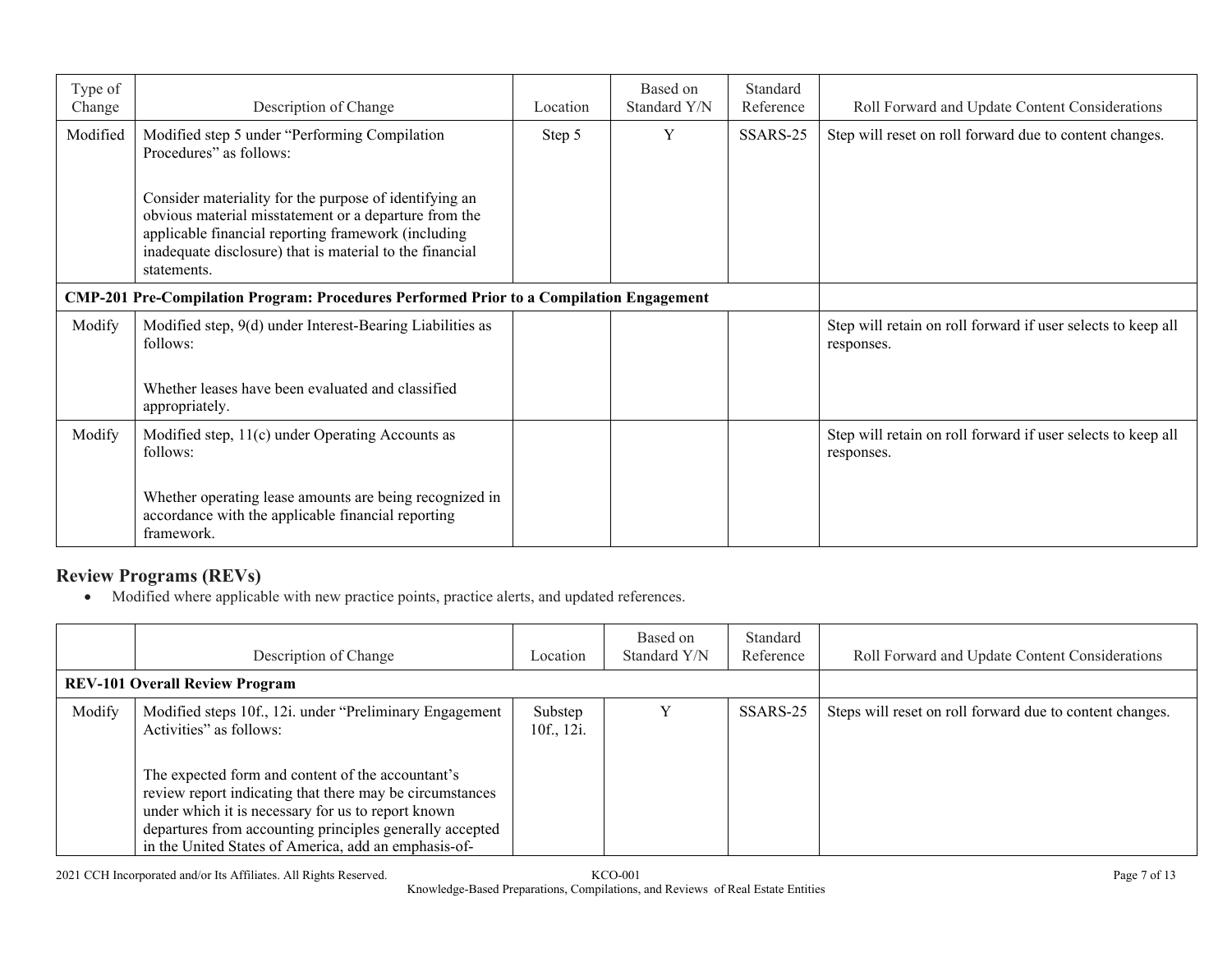|                       | Description of Change                                                                                                                                                                                                                                                                                            | Location           | Based on<br>Standard Y/N | Standard<br>Reference | Roll Forward and Update Content Considerations                             |
|-----------------------|------------------------------------------------------------------------------------------------------------------------------------------------------------------------------------------------------------------------------------------------------------------------------------------------------------------|--------------------|--------------------------|-----------------------|----------------------------------------------------------------------------|
|                       | matter or other-matter paragraph(s), or withdraw from the<br>engagement.                                                                                                                                                                                                                                         |                    |                          |                       |                                                                            |
| Modify                | Modified step 12b under "Performing Review<br>Procedures" as follows:                                                                                                                                                                                                                                            | Substep<br>$12b$ . | Y                        | SSARS-25              | Step will retain on roll forward if user selects to keep all<br>responses. |
|                       | Comply with the requirements or financial reporting<br>provisions of a contract or governmental regulatory<br>agency to whose jurisdiction the entity is subject (specify<br>name of contract or governmental regulatory agency<br>below)"                                                                       |                    |                          |                       |                                                                            |
| New Step              | New step 18 under "Performing Review Procedures" as<br>follows:                                                                                                                                                                                                                                                  | Step 18            | $\mathbf Y$              | <b>AICPA</b><br>Guide |                                                                            |
|                       | Determine that each analytical procedures to be<br>performed is suitable and consider the reliability of data<br>from which the accountant's expectation of recorded<br>amounts or ratios is developed — taking into account the<br>source, comparability, and nature and relevance of<br>information available. |                    |                          |                       |                                                                            |
| <b>New</b><br>Substep | New substep 19d. under "Performing Review<br>Procedures" as follows:                                                                                                                                                                                                                                             | Substep<br>19d.    | Y                        | <b>AICPA</b><br>Guide |                                                                            |
|                       | Comparing disaggregated revenue data, as applicable,<br>such as by sub-period, product line, operating segment or<br>location.                                                                                                                                                                                   |                    |                          |                       |                                                                            |
|                       | REV-201 Pre-Review Program: Procedures Performed Prior to a Review Engagement                                                                                                                                                                                                                                    |                    |                          |                       |                                                                            |
| Modify                | Modified step, 8(d) under Interest-Bearing Liabilities as<br>follows:                                                                                                                                                                                                                                            |                    |                          |                       | Step will retain on roll forward if user selects to keep all<br>responses. |
|                       | Whether leases have been evaluated and classified<br>appropriately.                                                                                                                                                                                                                                              |                    |                          |                       |                                                                            |
|                       | <b>REV-801 Review Program: Entity Inquiries</b>                                                                                                                                                                                                                                                                  |                    |                          |                       |                                                                            |
| Modify                | Modified Step 2 under "General" as follows:                                                                                                                                                                                                                                                                      | Step 2             | $\mathbf Y$              | SSARS-25              | Step will retain on roll forward if user selects to keep all<br>responses. |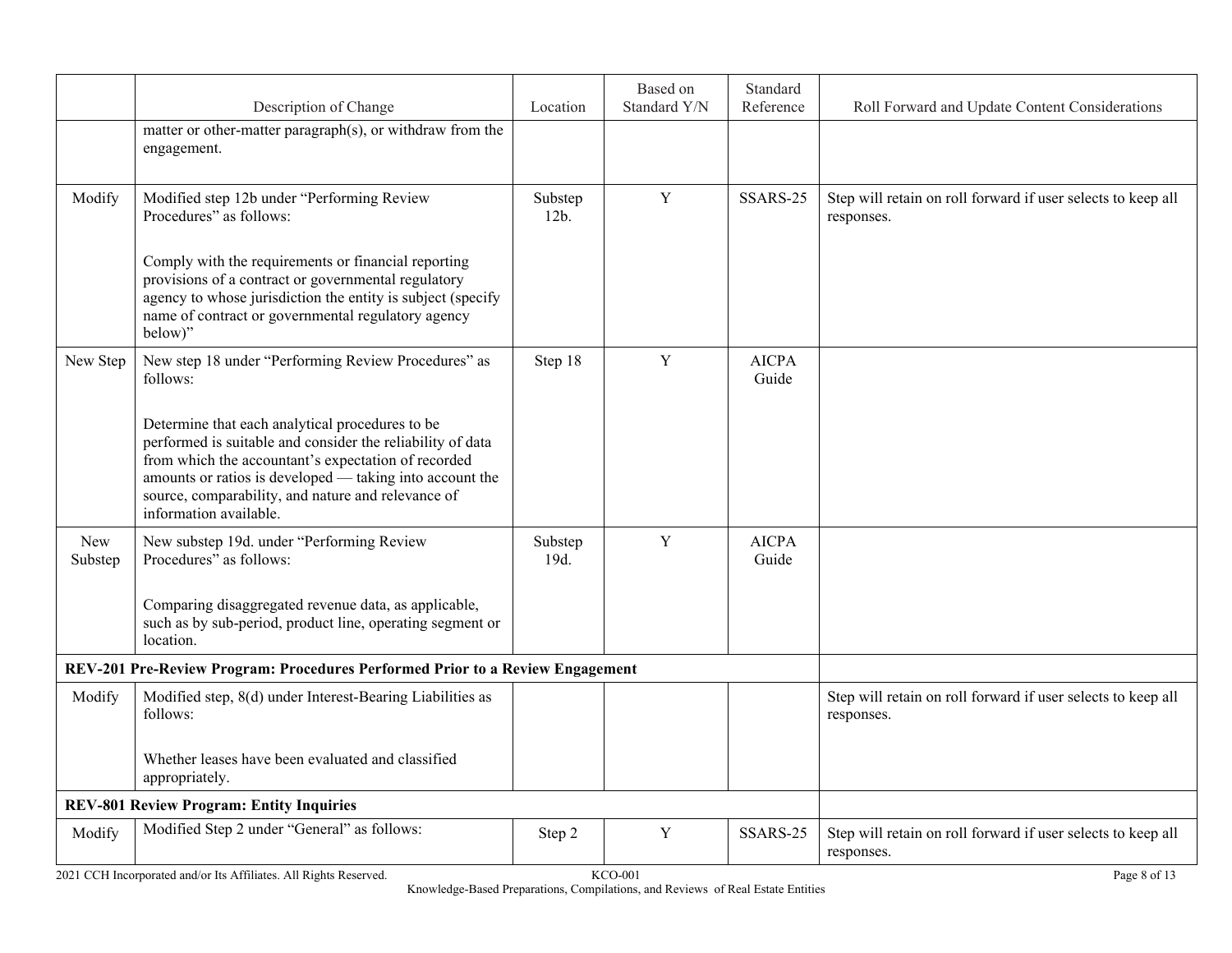|        | Description of Change                                                                                                                                                                                                                                                                                                                                           | Location                                  | Based on<br>Standard Y/N | Standard<br>Reference                                | Roll Forward and Update Content Considerations                             |
|--------|-----------------------------------------------------------------------------------------------------------------------------------------------------------------------------------------------------------------------------------------------------------------------------------------------------------------------------------------------------------------|-------------------------------------------|--------------------------|------------------------------------------------------|----------------------------------------------------------------------------|
|        | Does management have a process for determining that<br>significant accounting estimates including underlying<br>assumptions are reasonable in the circumstances?                                                                                                                                                                                                |                                           |                          |                                                      |                                                                            |
| Modify | Modified Step 3 under "General" as follows:                                                                                                                                                                                                                                                                                                                     | Step 3                                    | N                        |                                                      | Step will reset on roll forward due to content changes.                    |
|        | Have there been any material transactions between or<br>among related parties and if so, are they properly<br>reflected in the financial statements? Identify (or<br>reference) related parties below:"                                                                                                                                                         |                                           |                          |                                                      |                                                                            |
| Modify | Modified Step 38 under "General" as follows:                                                                                                                                                                                                                                                                                                                    | Step 38                                   | N                        |                                                      | Step will retain on roll forward if user selects to keep all<br>responses. |
|        | *Have actions taken at meetings of stockholders, board of<br>directors, committees of the board of directors, or<br>comparable meetings that may affect the financial<br>statements been appropriately reflected in the financial<br>statements (e.g., approval of officer compensation, loan<br>agreements, dividends, and dispositions)?                      |                                           |                          |                                                      |                                                                            |
| Modify | Modified step 7 under "Intangible Assets" as follows:<br>If the U.S. GAAP alternative accounting approach for<br>goodwill, available to nonpublic entities, has not been<br>elected, have goodwill and other intangible assets not<br>subject to amortization been tested for impairment in<br>accordance with the applicable financial; reporting<br>framework | Intangible<br>Asset<br>Section<br>Step 7. | Y                        | <b>FASB ASC</b><br>Private<br>Company<br>Alternative | Step will retain on roll forward if user selects to keep all<br>responses. |

## **Knowledge-Based Preparation Documents (KBPs)**

Modified where applicable with new practice points, practice alerts, and updated references.

#### **Knowledge-Based Compilation Documents (KBCs)**

Modified where applicable with new practice points, practice alerts, and updated references.

#### **Knowledge-Based Review Documents (KBRs)**

Modified where applicable with new practice points, practice alerts, and updated references.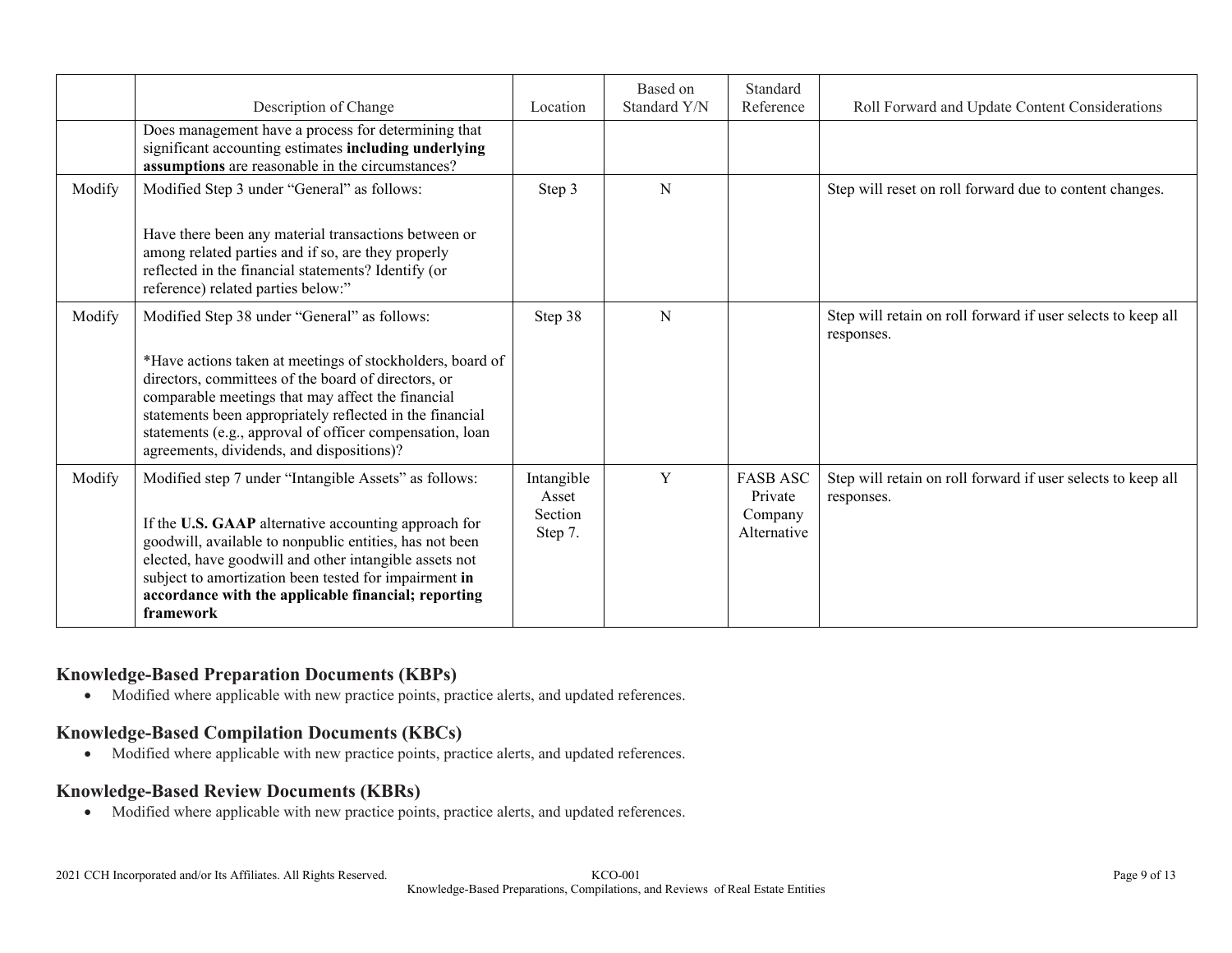| Type of<br>Change | Description of Change                                                   | Location                            | Based on<br>Standard Y/N | Standard<br>Reference | Roll Forward and Update Content Considerations |
|-------------------|-------------------------------------------------------------------------|-------------------------------------|--------------------------|-----------------------|------------------------------------------------|
|                   | <b>KBR-101 Information for Analytical Procedures</b>                    |                                     |                          |                       |                                                |
| New<br>Table      | Table Added to document consideration of disaggregated<br>revenue data. | Analytical<br>procedures<br>section |                          | <b>AICPA</b><br>Guide |                                                |

#### **Knowledge-Based Compilation and Review documents (KBCRs)**

#### **KBCR-901 - Checklists are current through December 31, 2021, including ASU 2021-10.**

**Reports (RPTs):** Reports have been modified and updated to reflect changes based on SSARS-25.

 **RPT-1022 Review Report: Other Matter – Required Supplementary Information was Reviewed by the Accountant** New sample accountant's report when all required supplementary information is included and was reviewed by the accountant.

**Practice Aids (AIDs):** Practice Aids have been modified where applicable with updated and new Practice Points and Practice Alerts, and updated references.

- **AID-201 Nonattest Services Independence Checklist** Added a new section "Leases Excluding Loans and Leases With Lending Institutions and added further notes about documentation in first step under "Section III: Threats to Independence and Safeguards"
- **AID-829 Variable Interest Entities: Suggested Procedures** Removed former step 14 and modified Step 15 for consistency with other KBA Programs.

**Correspondence documents (CORs):** Modified throughout with updated references and, where applicable, to reflect changes based on SSARS-25.

- **NEW COR-201F Engagement Letter: Compilation of Financial Statements Prepared in Accordance with the Cash Basis of Accounting**
- **COR-204 through 209C** Updated with minor revisions to the responsibilities sections to be consistent with other KBA tools.
- **COR-209C, COR-216, COR-220** Updated to incorporate provisions of SSARS-25.
- **NEW COR-905 Communicating Significant Review Matters/Findings -** Illustrative template for Communicating Significant Review Matters/Findings

**Resource Documents (RESs):** Modified throughout with updated references and, where applicable, to reflect changes based on SSARS-25.

#### **In addition, forms and practice aids throughout have been updated, where applicable, to take into account:**

New literature, standards, and developments, reflected in the following current accounting and audit guidance:

- Statement on Standards for Accounting and Review Services No. 25 (SSARS-25), *Materiality in a Review of Financial Statements and Adverse Conclusions*;
- AICPA Guide Preparation, Compilation and Review Engagements;
- the revised AICPA Code of Professional Conduct (Code), including ET Section 1.295, Nonattest Services;
- AICPA Statement on Quality Control Standards No. 8 (QC Section 10), A Firm's System of Quality Control (Redrafted);
- AICPA Audit Risk Alert Developments in Preparation, Compilation, and Review Engagements —2017/18
- FASB Accounting Standards Codification through Accounting Standards Update No. 2021-10

Users of this content should consider guidance issued subsequent to these items to determine their effect on engagements covered by this product

2021 CCH Incorporated and/or Its Affiliates. All Rights Reserved. KCO-001 Page 10 of 13 Knowledge-Based Preparations, Compilations, and Reviews of Real Estate Entities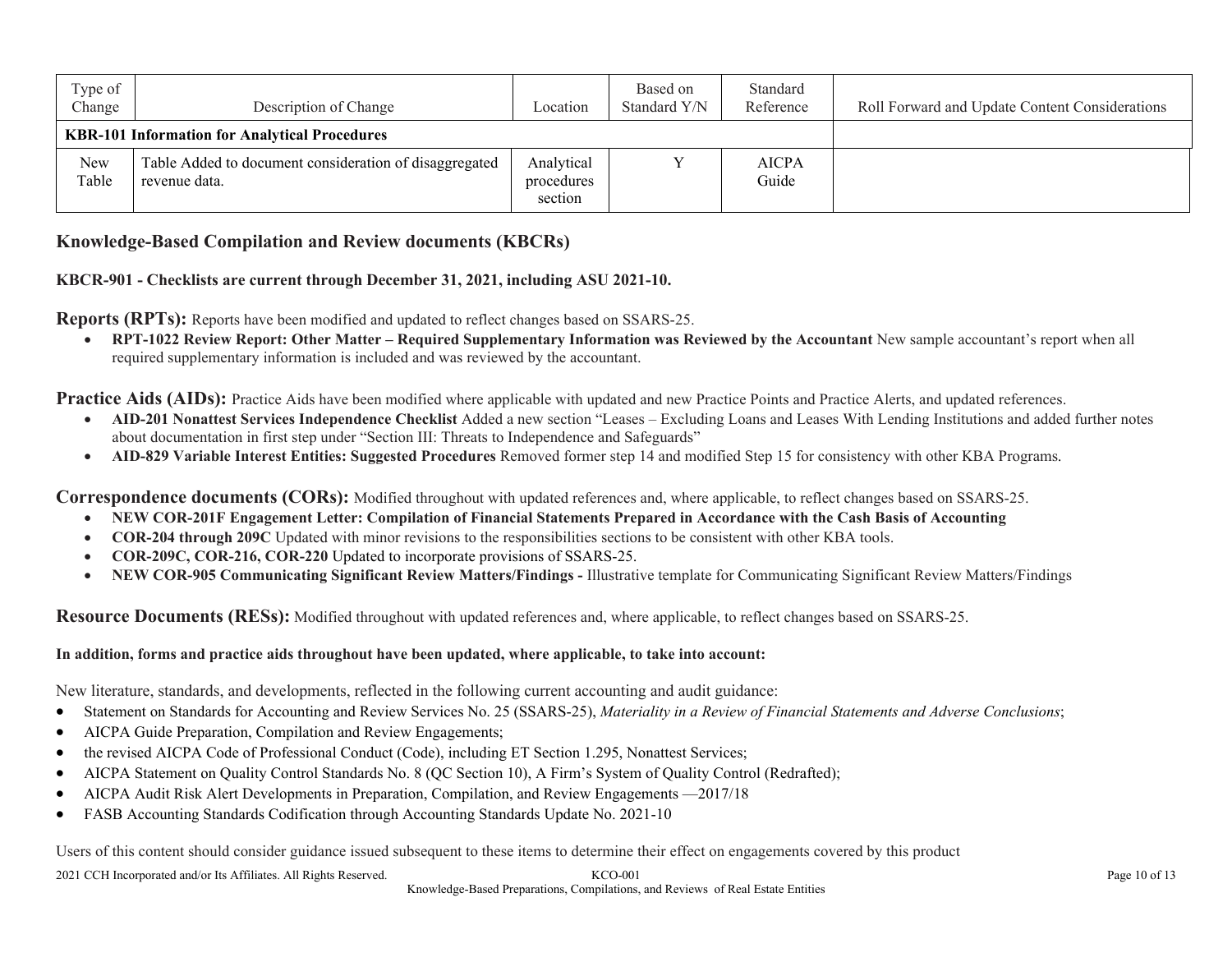# **RELATED AND FOUNDATIONS WORKPAPERS FOR THIS TITLE**

Related workpapers are Knowledge Coach Word workpapers where information flows in or out of tables within the workpaper. Some of these related workpapers are Foundation workpapers or associated workpapers.

Foundation Workpapers include most of the Communication Hub workpapers, which are central to the Knowledge-Based Audit Methodology used by the Knowledge Coach titles.

| Form No.       | Form Name                                                      | Foundation<br>Workpaper |
|----------------|----------------------------------------------------------------|-------------------------|
| <b>KBPs</b>    | KNOWLEDGE-BASED PREPARATION DOCUMENTS                          |                         |
| <b>KBP-101</b> | Preparation: Significant Matters                               | X                       |
| <b>KBP-201</b> | Preparation: Client/Engagement Acceptance and Continuance Form |                         |
| <b>KBP-902</b> | Preparation: Review and Approval Checklist                     |                         |
| <b>KBCs</b>    | KNOWLEDGE-BASED COMPILATION DOCUMENTS                          |                         |
| <b>KBC-101</b> | <b>Compilation: Significant Matters</b>                        | X                       |
| <b>KBC-201</b> | Compilation: Client/Engagement Acceptance and Continuance Form |                         |
| <b>KBC-902</b> | Compilation: Review and Approval Checklist                     |                         |
| <b>KBRs</b>    | <b>KNOWLEDGE-BASED REVIEW DOCUMENTS</b>                        |                         |
| <b>KBR-102</b> | Review: Significant Matters                                    | X                       |
| <b>KBR-201</b> | Review: Client/Engagement Acceptance and Continuance Form      |                         |
| <b>KBR-902</b> | Review: Review and Approval Checklist                          |                         |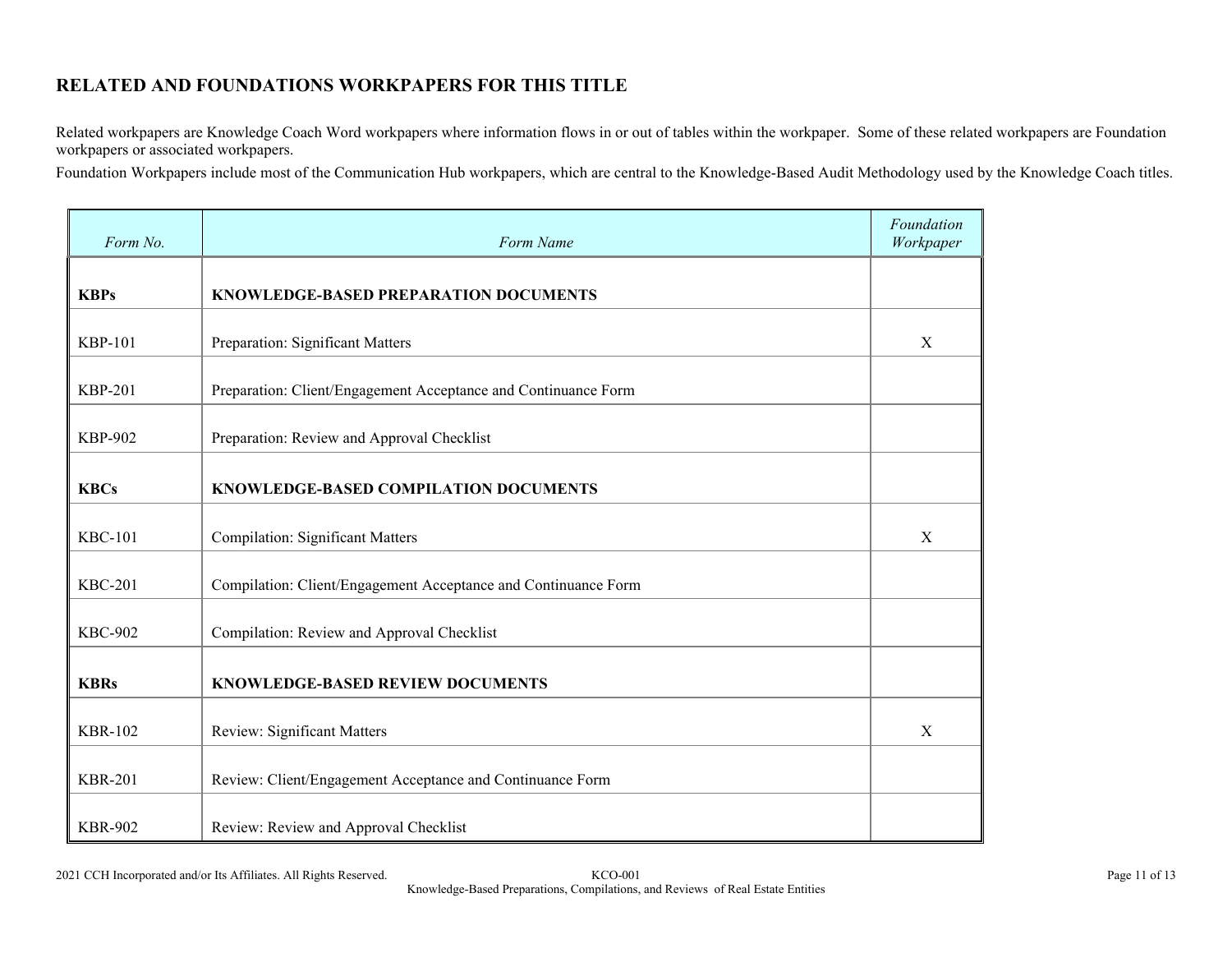| Form No.       | Form Name                                                                       | Foundation<br>Workpaper |  |  |  |
|----------------|---------------------------------------------------------------------------------|-------------------------|--|--|--|
| <b>PRPs</b>    | PREPARATION PROGRAMS                                                            |                         |  |  |  |
| <b>PRP-100</b> | <b>Engagement-Level Tailoring Questions</b>                                     | $\mathbf X$             |  |  |  |
| <b>PRP-101</b> | <b>Overall Preparation Program</b>                                              | X                       |  |  |  |
| <b>PRP-201</b> | Pre-Preparation Program: Procedures Performed Prior to a Preparation Engagement |                         |  |  |  |
| <b>PRP-202</b> | Preparation Program: Additional Procedures for Initial Year of Engagement       |                         |  |  |  |
| <b>PRP-801</b> | Preparation Program: Significant Risks and Uncertainties                        |                         |  |  |  |
| <b>CMPs</b>    | <b>COMPILATION PROGRAMS</b>                                                     |                         |  |  |  |
| <b>CMP-100</b> | <b>Engagement-Level Tailoring Questions</b>                                     | $\mathbf X$             |  |  |  |
| <b>CMP-101</b> | Overall Compilation Program                                                     | X                       |  |  |  |
| <b>CMP-103</b> | Compilation Program: Pro Forma Financial Information                            |                         |  |  |  |
| <b>CMP-201</b> | Pre-Compilation Program: Procedures Performed Prior to a Compilation Engagement |                         |  |  |  |
| <b>CMP-202</b> | Compilation Program: Additional Procedures for Initial Year of Engagement       |                         |  |  |  |
| <b>CMP-801</b> | Compilation Program: Significant Risks and Uncertainties                        |                         |  |  |  |
| <b>REVs</b>    | <b>REVIEW PROGRAMS</b>                                                          |                         |  |  |  |
| <b>REV-100</b> | <b>Engagement-Level Tailoring Questions</b>                                     | $\mathbf X$             |  |  |  |